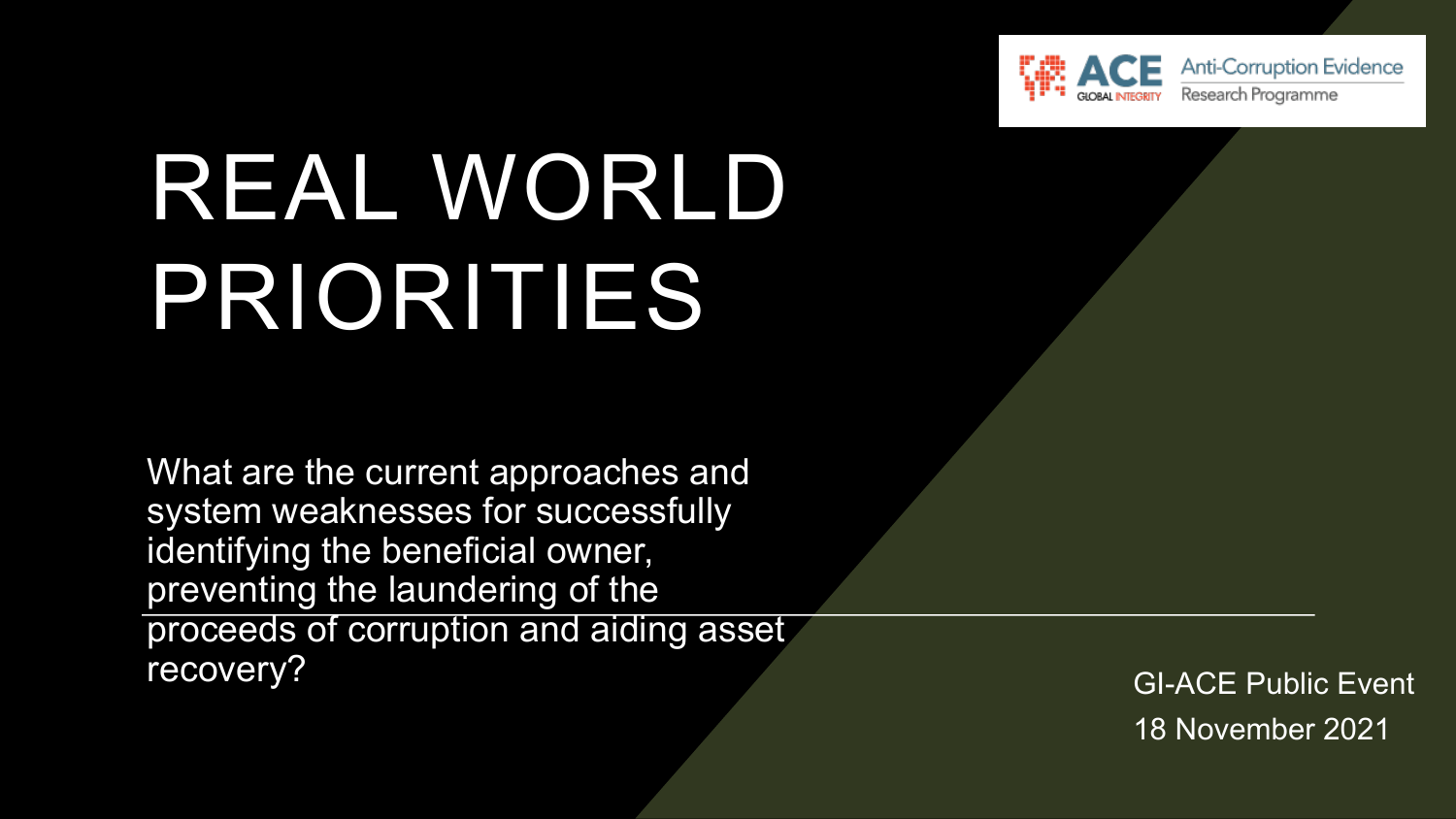## The Beneficial Ownership Pro

- Theme International Architecture
- [Project led by Northumbria](https://ace.globalintegrity.org/projects/benowner/)  University and supported by the FCDO-funded Global Integrity Anti-Corruption Evidence (ACE) Programme:
- Information:

https://ace.globalintegrity.org/project s/benowner/

- Jack
- Sue

*on behalf of the project team*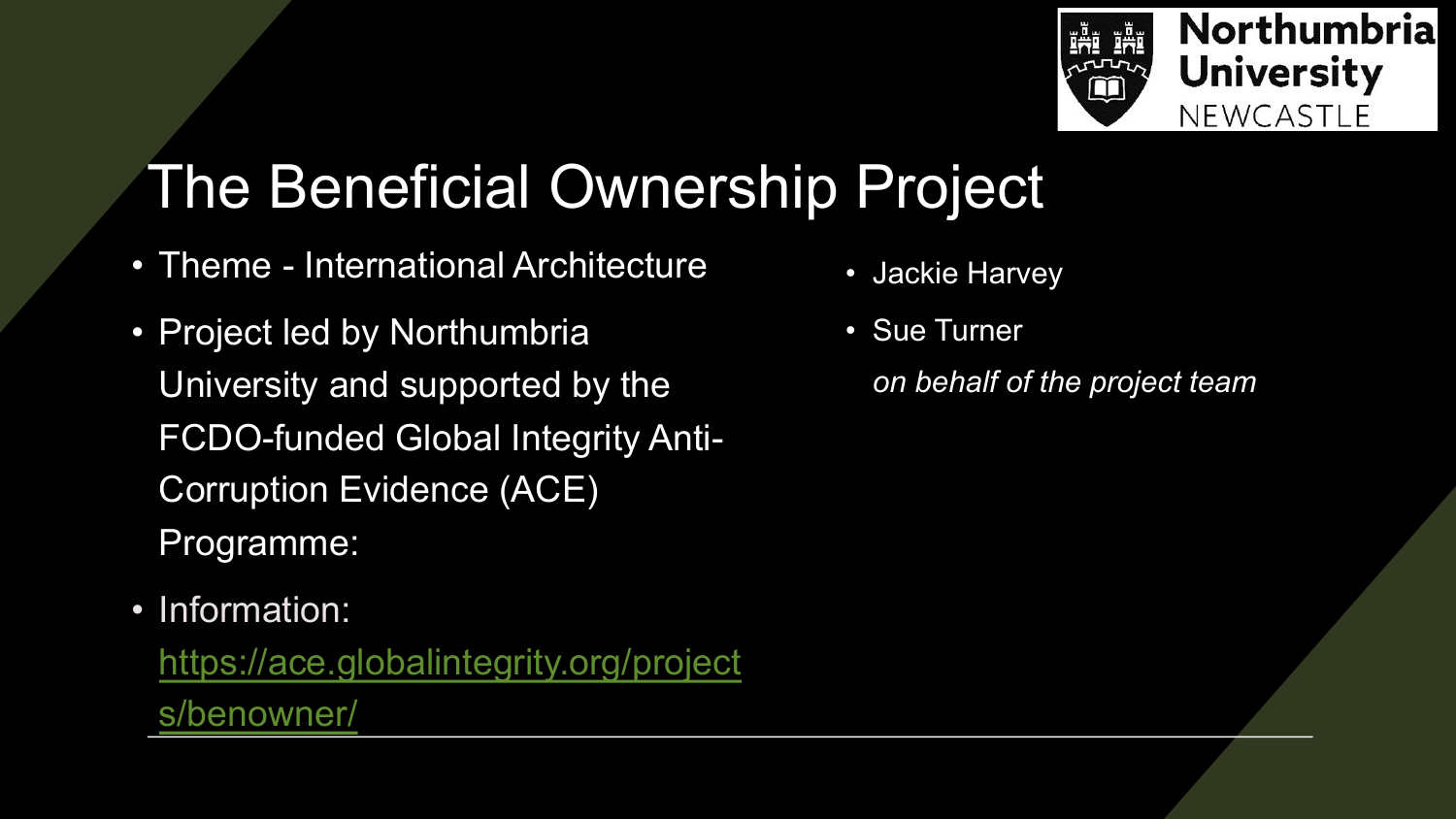#### The Beneficial Ownership Project

- Research Question:
- Can improvements be made to the identification and tracking of Beneficial Ownership (BO) in Nigeria to increase the likelihood of recovering the proceeds of grand corruption?
- Employed mixed methods across a range of work packages
- Research Answer:
- A qualified 'yes' the devil is in the detail!

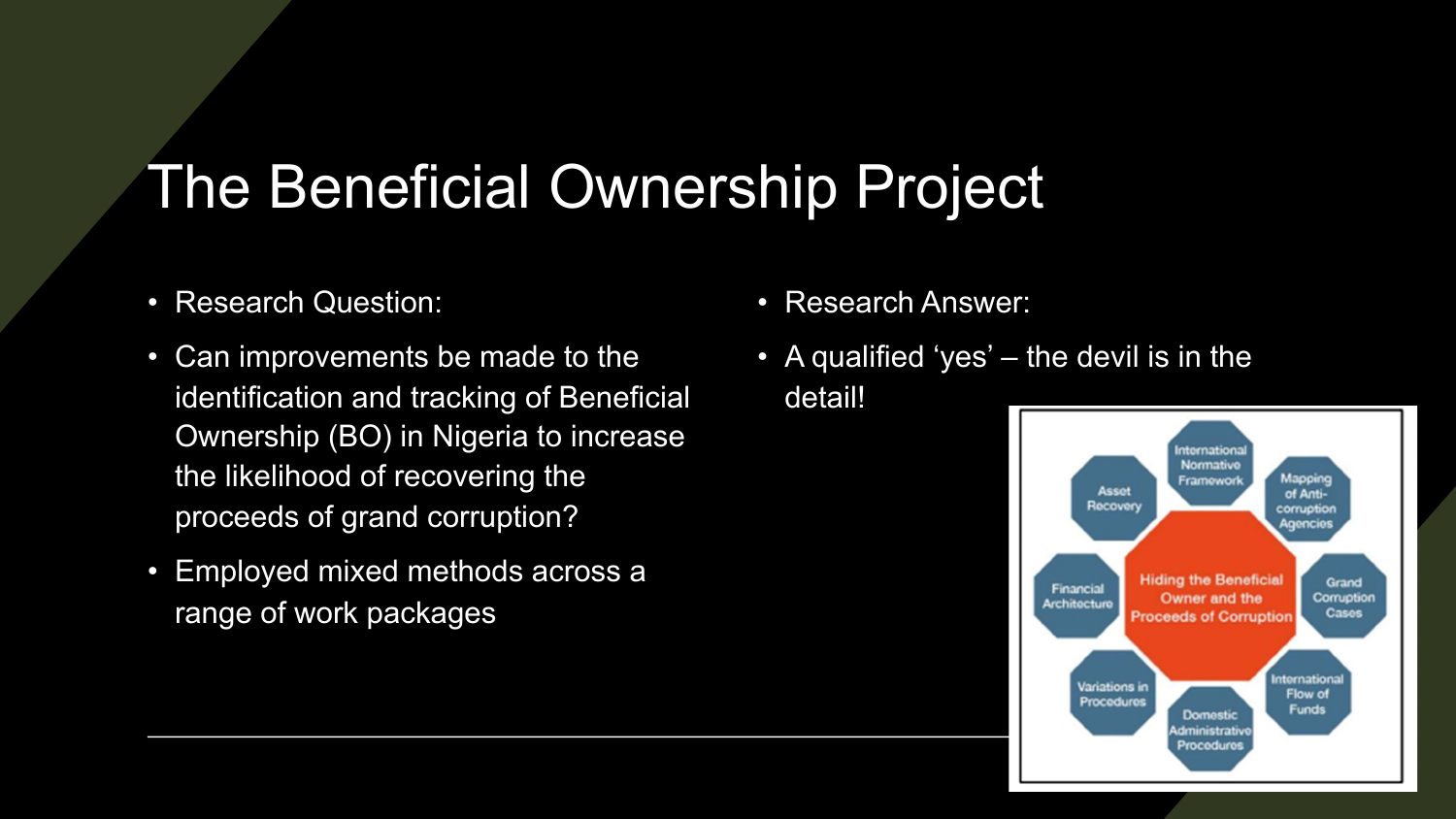### Nigeria Context

- Population of 200m and described as the "powerhouse" of West Africa (MER, 2008:9)
- Only 40% of adult Nigerians have bank accounts
- GDP highly dependent on oil crude oil and petroleum account for 98% exports and 83% Federal Government Revenue (2018)
- Largest single import is refined petroleum
- Tax ratio one of the lowest globally at 5.9%
- Evaluated as 'weak' for transparency and accountability by Africa Integrity Indicators
- Described as 'one of the world's most complex corruption environments' (Page, 2018:2)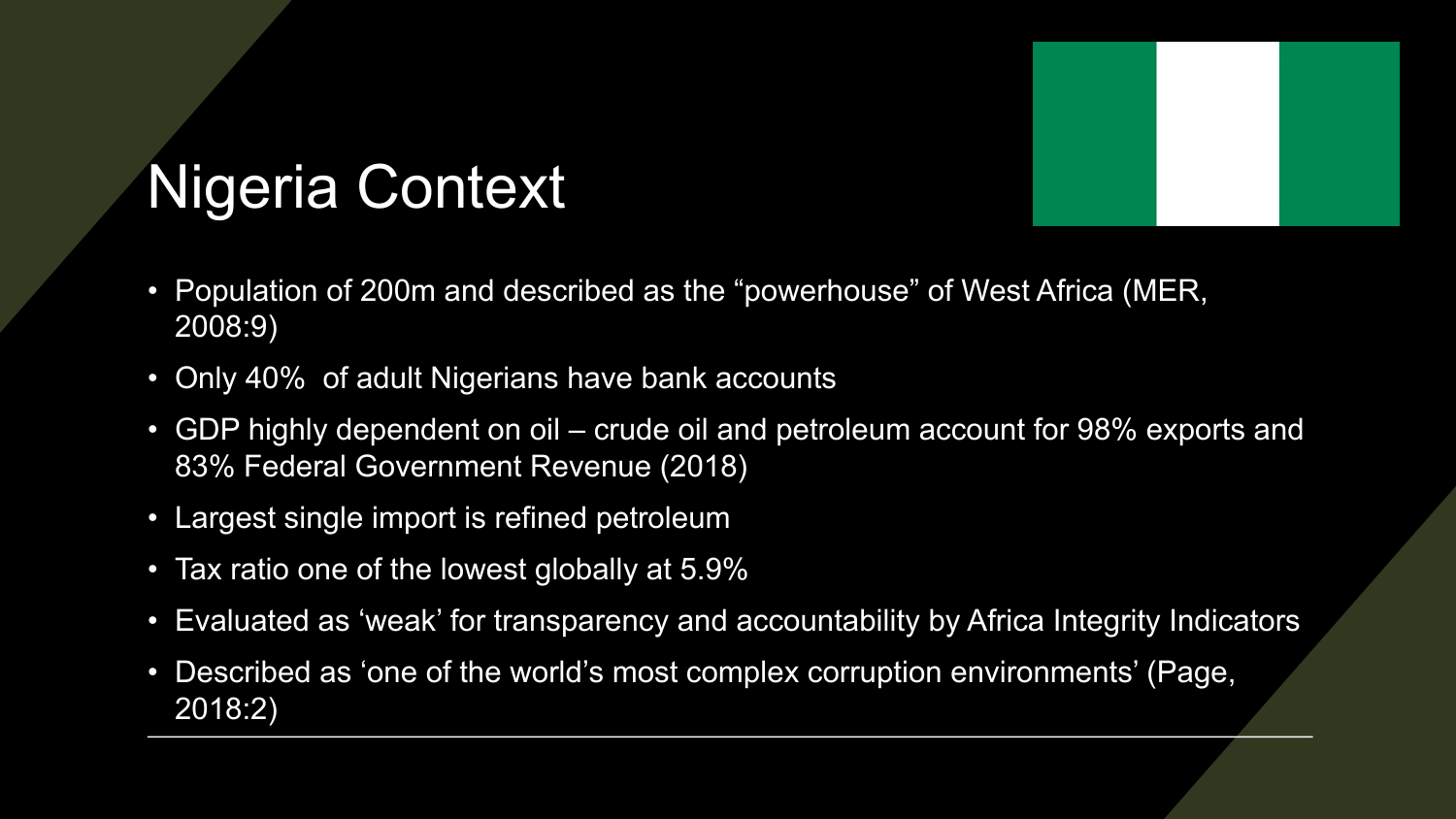#### Beneficial Ownership – The Basics

Natural Person:

- With ultimate ownership or control; OR
- On behalf of whom a transaction is conducted; OR
- Who exercises ultimate effective control.



#### Considering:

- Shares;
- Voting rights;
- Influence;
- Direct and indirect interests.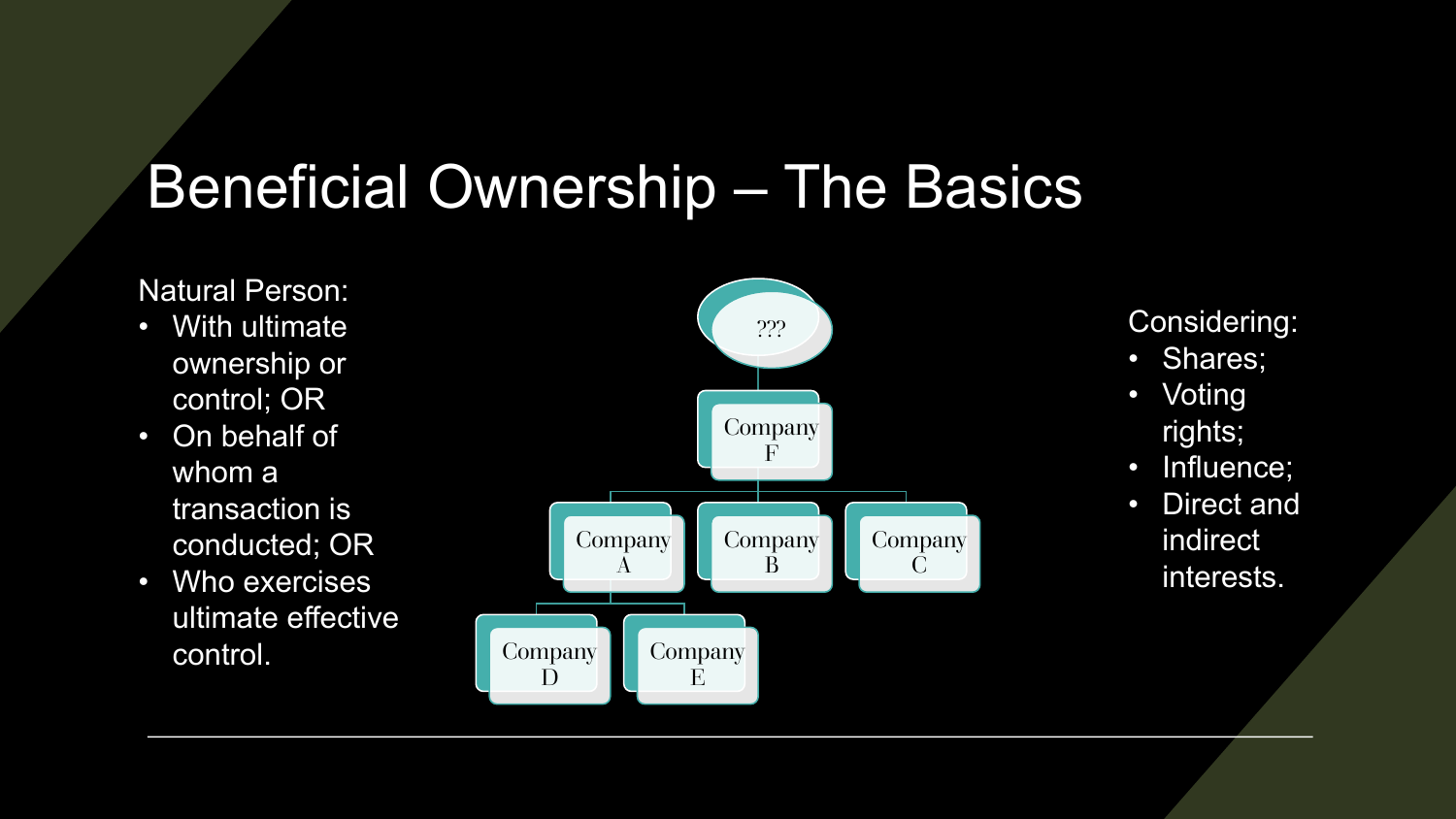#### BENEFICIAL OWNERSHIP: FATF RECOMMENDATIONS 24 AND 25

Countries should ensure that there is adequate, accurate and timely information on the beneficial ownership and control of legal persons that can be obtained or accessed in a timely fashion by competent authorities. Countries should consider measures to facilitate access to beneficial ownership and control information by financial institutions and DNFBPs undertaking the requirements set out in Recommendations 10 and 22.



Countries should ensure that there is adequate, accurate and timely information on express trusts, including information on the settlor, trustee and beneficiaries that can be obtained or accessed in a timely fashion by competent authorities. Countries should consider measures to facilitate access to beneficial ownership and control information by financial institutions and DNFBPs undertaking the requirements set out in Recommendations 10 and 22.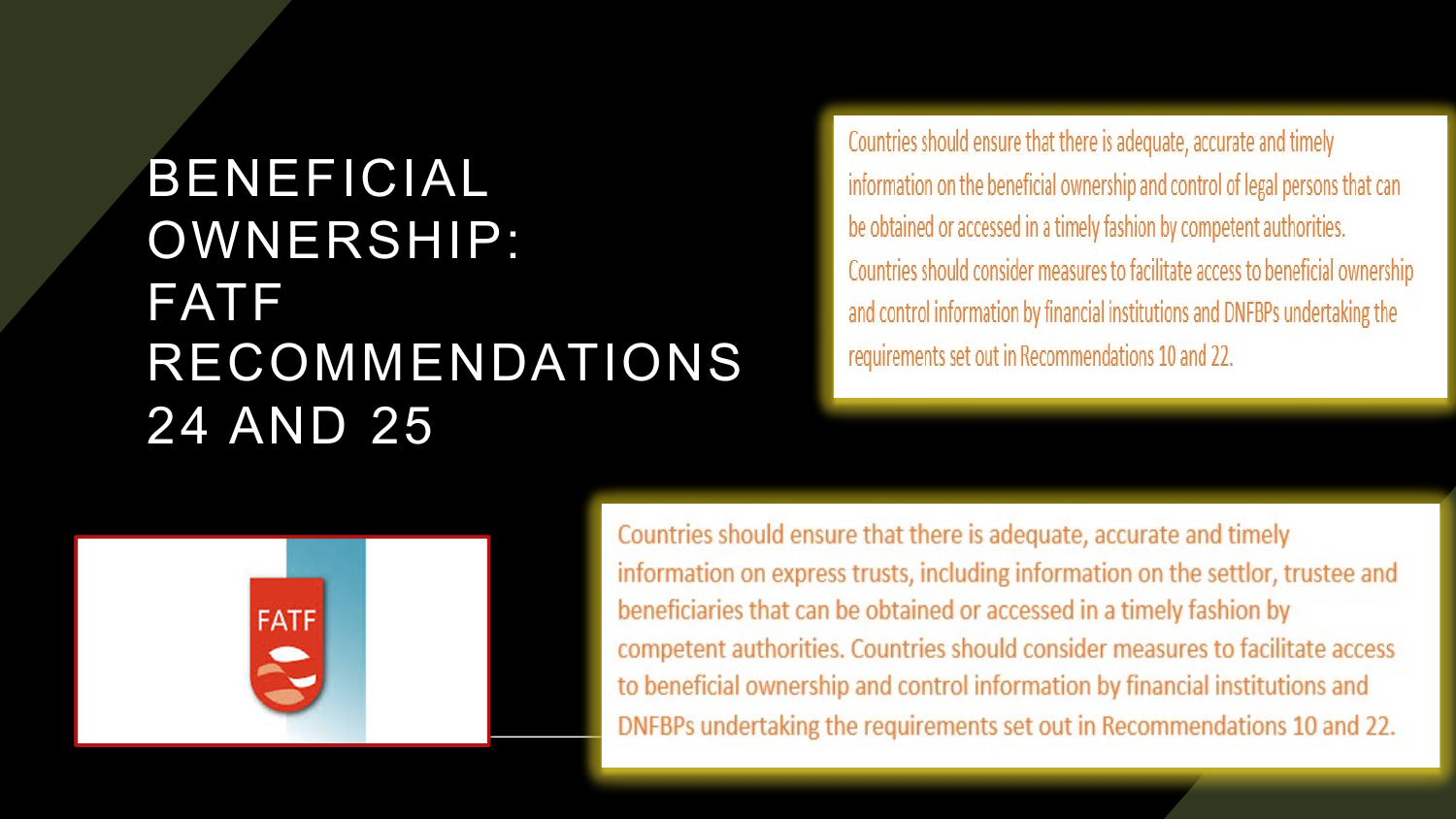#### Beneficial Ownership – The Latest

- FATF public consultation regarding R24 amendments to "*strengthen the international standard*" to "*ensure greater transparency*"
- HM Treasury UK MLR 2017 amendments consultation to "*ensure that the UK continues to meet international standards, whilst also strengthening and ensuring clarity on how the AML regime operates*" – including extension of discrepancy reporting
- HM Treasury UK consultation to assess "*the overall effectiveness of the [*regulatory and supervisory*] regimes*"
- US Corporate Transparency Act establishing a (non-public) Beneficial Ownership Register
- Nigeria operational online Beneficial Ownership Register with 5% threshold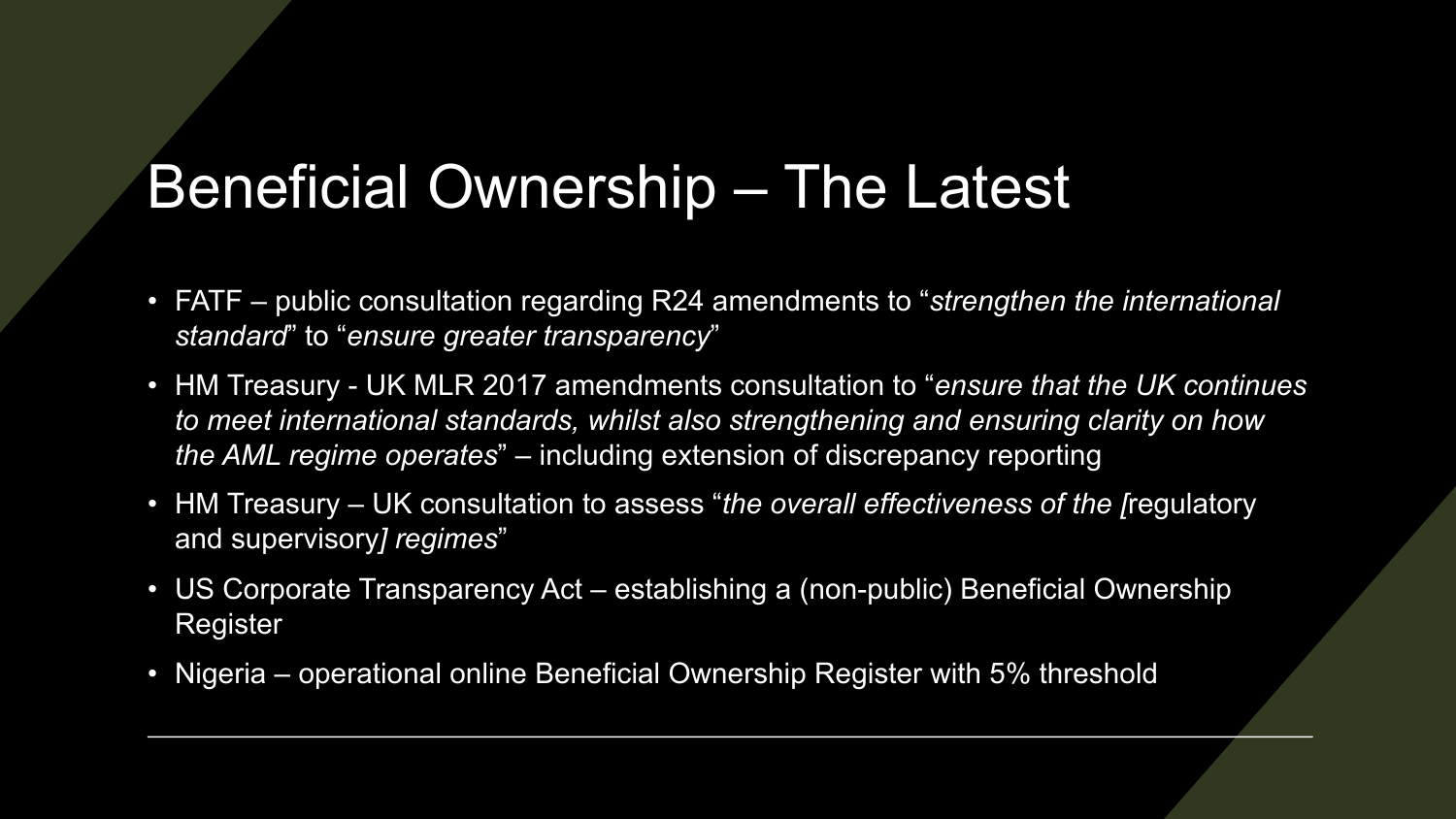#### Beneficial Ownership Registers – Operational Challenges

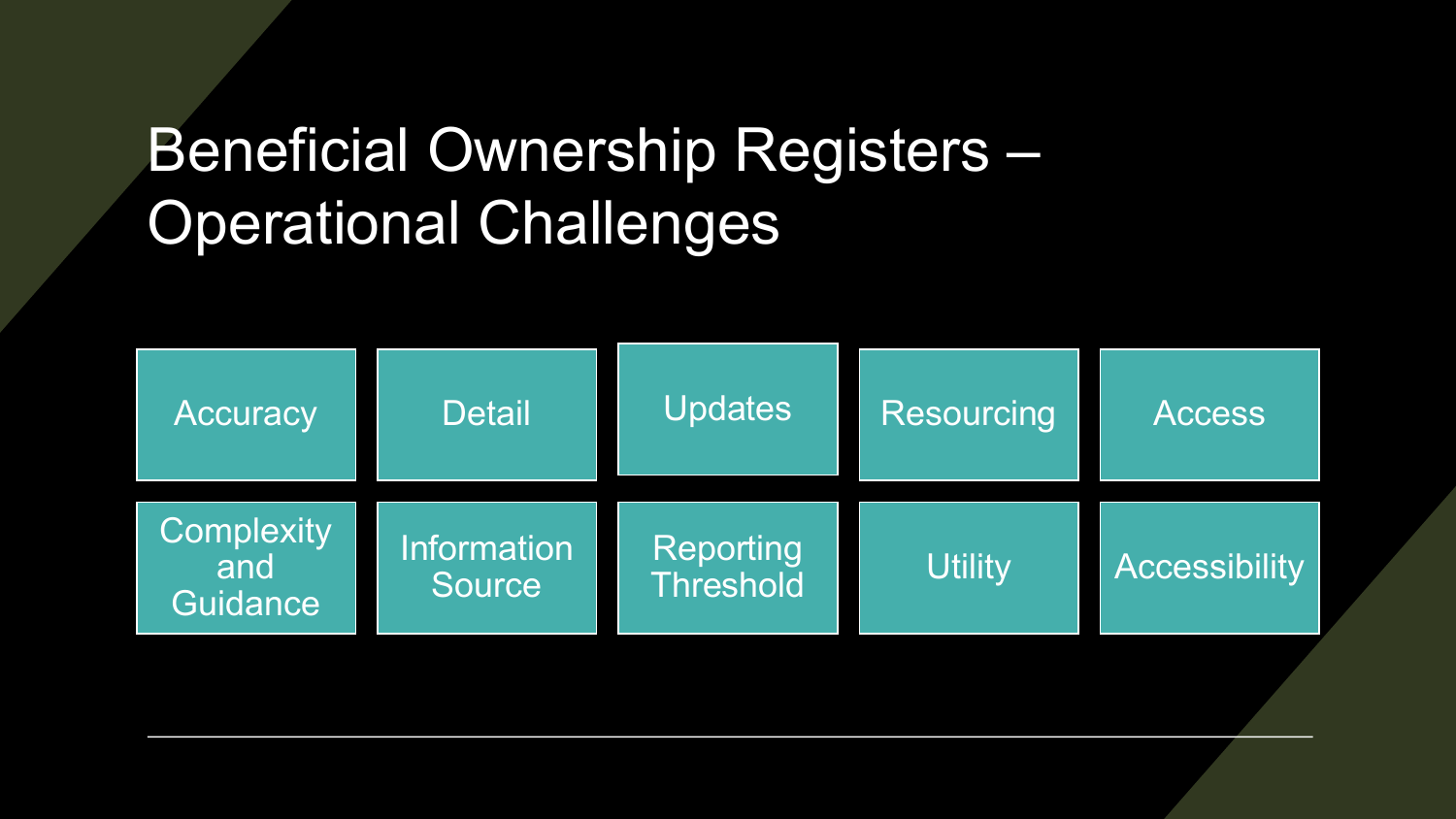#### Beneficial Ownership and Nigeria

• Approaches: *New Open Register Based on NEITI 5% threshold Held at CAC Financial Penalties Increased Transparency FATF-compliant?*

• Weaknesses: *Agency overlap Resourcing Accuracy? Verification? Transition from paper system Complexity*

• Weaknesses: *Compliance Political will Overseas links Searchability Too much, too soon? Unique identifier? Paywall*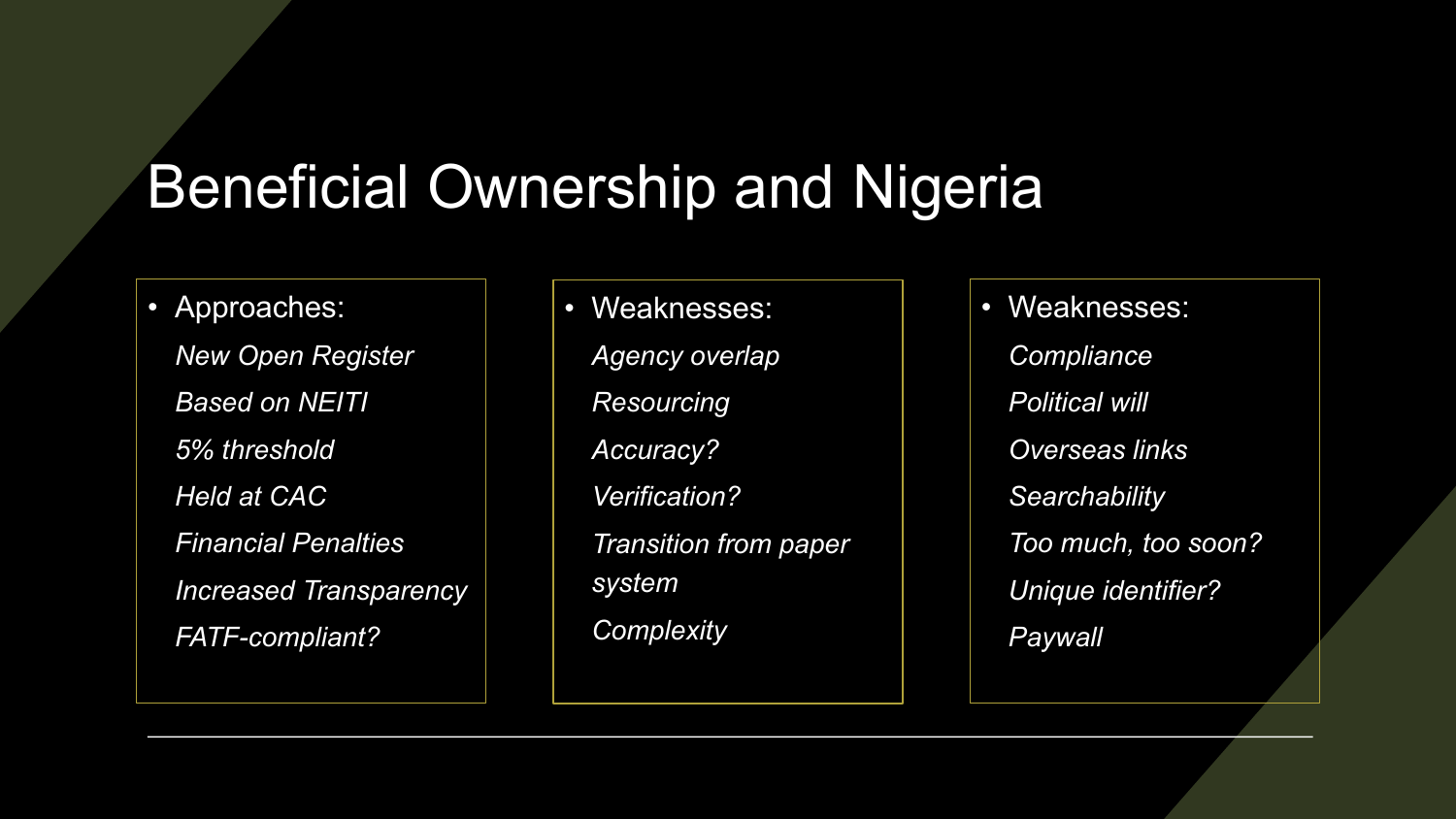#### **Recommendations**

- Proper resourcing for cleaning historic data and verification of new data
- Agency coordination, particularly with NEITI
- PSC data still not populated so start with the largest shareholdings first
- Consider amendment to AML/CFT Regulations (2013 s.13-16) to require the regulated sector to report discrepancies
- Common identifiers
- Public access to information